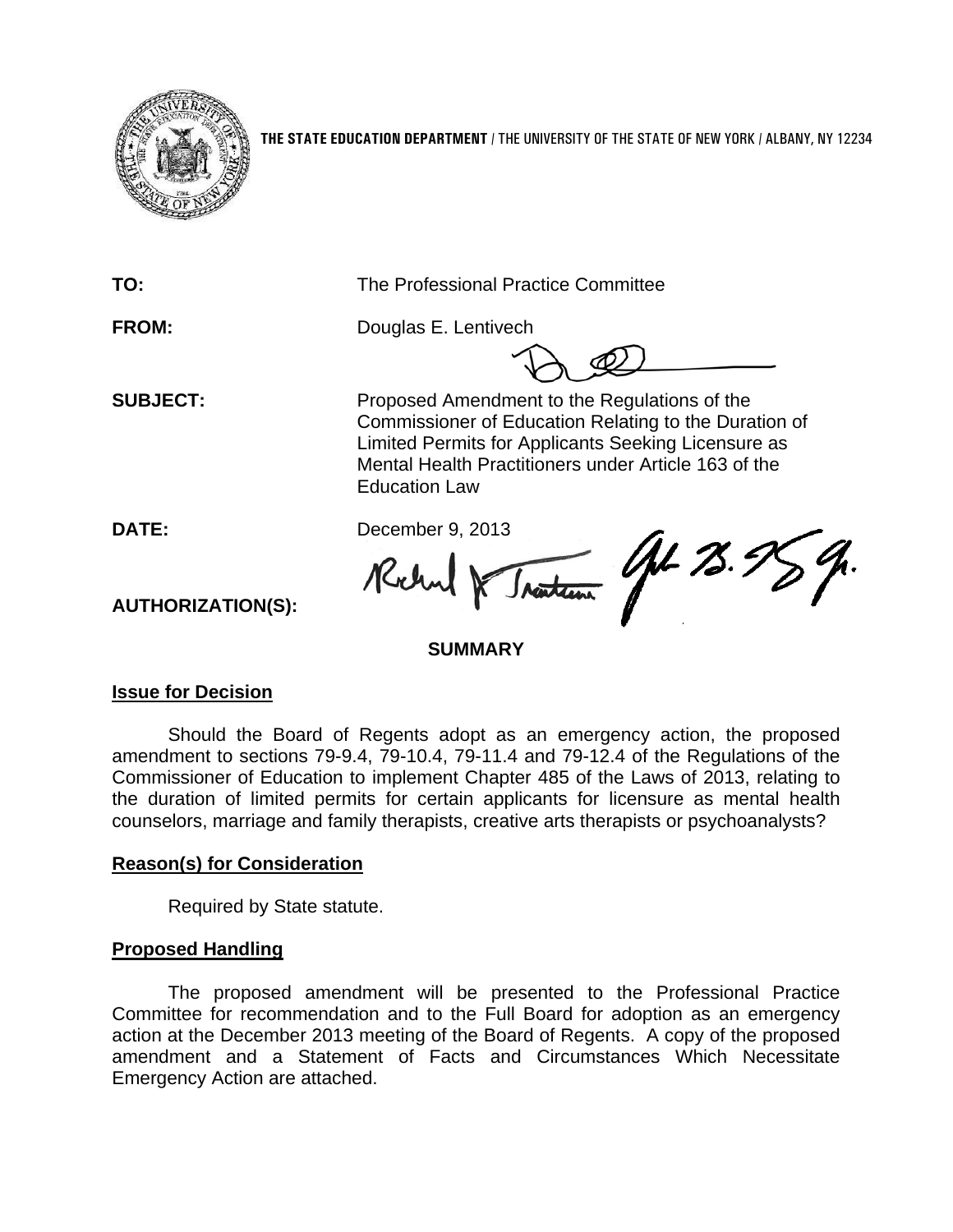## **Procedural History**

A Notice of Emergency Adoption and Proposed Rule Making will be published in the State Register on December 31, 2013. Supporting materials for the proposed amendments are available upon request from the Secretary to the Board of Regents.

#### **Background Information**

An individual seeking license in New York State as a mental health counselor, marriage and family therapist, creative arts therapist or psychoanalyst must meet requirements for education, supervised experience and examination, acceptable to the Department. In order to meet the clinical experience requirements in New York State, an applicant for licensure in each of the above-referenced professions needs a limited permit from the Department.

When Article 163 was enacted in 2002, the law authorized the Department to issue a two-year limited permit to an applicant in mental health counseling and a oneyear limited permit to an applicant in marriage and family therapy, creative arts therapy, and psychoanalysis, to practice under a qualified supervisor in an authorized setting while meeting the experience and examination requirements. The law and implementing regulations allowed the Department to grant a one-year extension, upon application and payment of fee, to an applicant in any of these professions, if the applicant had made good faith efforts to meet the experience and examination requirements during the initial permit period.

While many applicants were able to complete the required experience in the time periods specified in law, there have been a number of applicants who could not do so. On November 13, 2013, the Governor signed Chapter 485 of the Laws of 2013, which provides applicants in each of these professions a total of four years under a limited permit to meet the experience and examination requirements for licensure. The initial permit will be valid for two years, and the Department may renew the permit for up to two additional one-year periods. The applicant/limited permit holder will continue to practice in a setting that is authorized to provide professional services under a supervisor who is licensed and registered to practice under the Education Law. This will protect the citizens who receive services from these applicants/limited permit holders, while providing additional time for those applicants/limited permit holders to meet the experience and examination requirements for entry into the profession. The new law became effective immediately.

# **Recommendation**

It is recommended that the Board of Regents take the following action:

VOTED: That subdivision (c) of section 79-9.4, subdivision (c) of section 79-10.4, subdivision (c) of section 79-11.4, and subdivision (c) of section 79-12.4 of the Regulations of the Commissioner of Education be amended, as submitted, effective December 17, 2013, as an emergency action upon a finding by the Board of Regents that such action is necessary for preservation of the public health and general welfare to immediately conform the Regulations of the Commissioner to timely implement the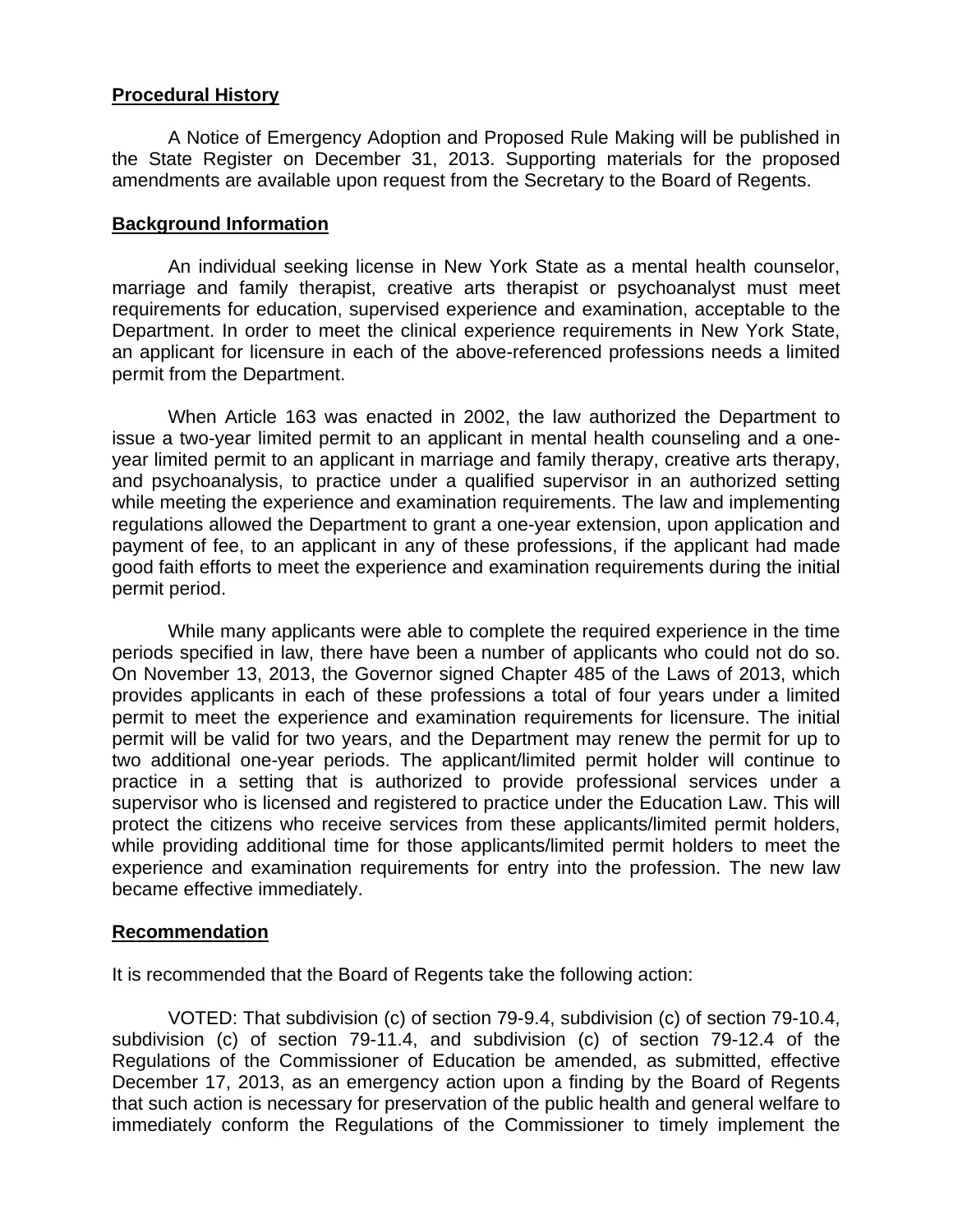requirements of Chapter 485 of the Laws of 2013, which provides applicants for licensure as a mental health counselor, marriage and family therapist, creative arts therapist or psychoanalyst a total of four years under a limited permit to meet the experience and examination requirements, effective November 13, 2013.

## **Timetable for Implementation**

Since the new law is already in effect, if adopted at the December Regents meeting, the emergency rule would take effect on December 17, 2013. It is anticipated that the proposed amendment will be presented to the Board of Regents for permanent adoption at the March Regents meeting, after publication of the proposed amendment in the State Register and expiration of the 45-day comment period required under the State Administrative Procedure Act.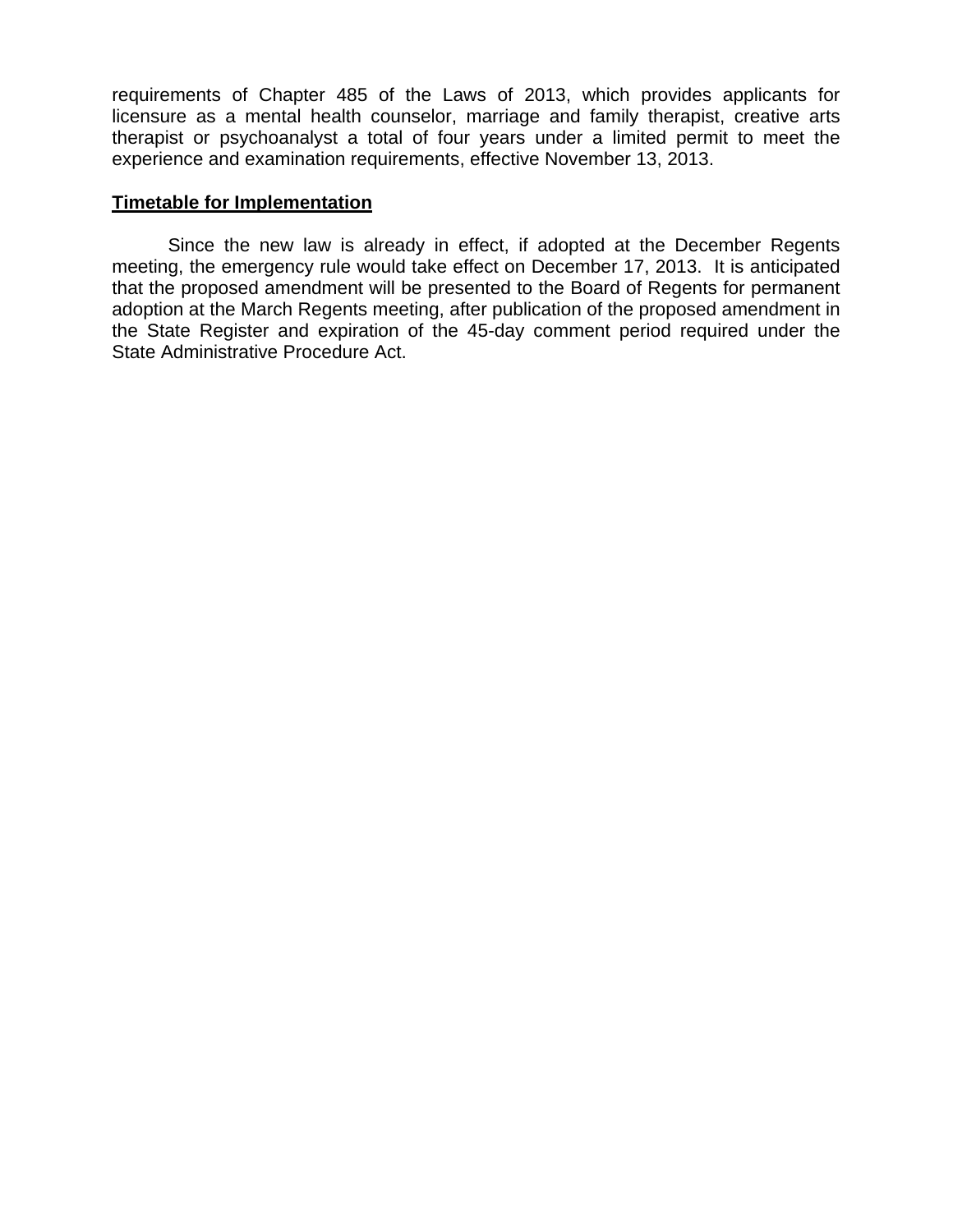#### AMENDMENT TO THE REGULATIONS OF THE COMMISSIONER OF EDUCATION

 Pursuant to sections 207, 6501, 6504, 6507, 6508, 8409 of the Education Law, and Chapter 485 of the Laws of 2013

1. Subdivision (c) of section 79-9.4 of the Regulations of the Commissioner of Education is amended, effective December 17, 2013, as follows:

 (c) The limited permit in mental health counseling shall be valid for a period of not more than 24 months, provided that the limited permit may be extended for [an] no more than two additional 12 [months] month periods at the discretion of the department if the department determines that the permit holder has made good faith efforts to successfully complete the examination and/or experience requirements [within the first 24 months] but has not passed the licensing examination or completed the experience requirement, or has other good cause as determined by the department for not completing the examination and/or experience requirement [within the first 24 months], and provided further that the time authorized by such limited permit and subsequent [extension] extensions shall not exceed [36] 48 months total.

2. Subdivision (c) of section 79-10.4 of the Regulations of the Commissioner of Education is amended, effective December 17, 2013, as follows:

(c) The limited permit in marriage and family therapy shall be valid for a period of not more than [12] 24 months, provided that the limited permit may be extended for [an] no more than two additional 12 [months] month periods at the discretion of the department if the department determines that the permit holder has made good faith efforts to successfully complete the examination and/or experience requirements [within the first 12 months] but has not passed the licensing examination or completed the experience requirement, or has other good cause as determined by the department for not completing the examination and/or experience requirement [within the first 12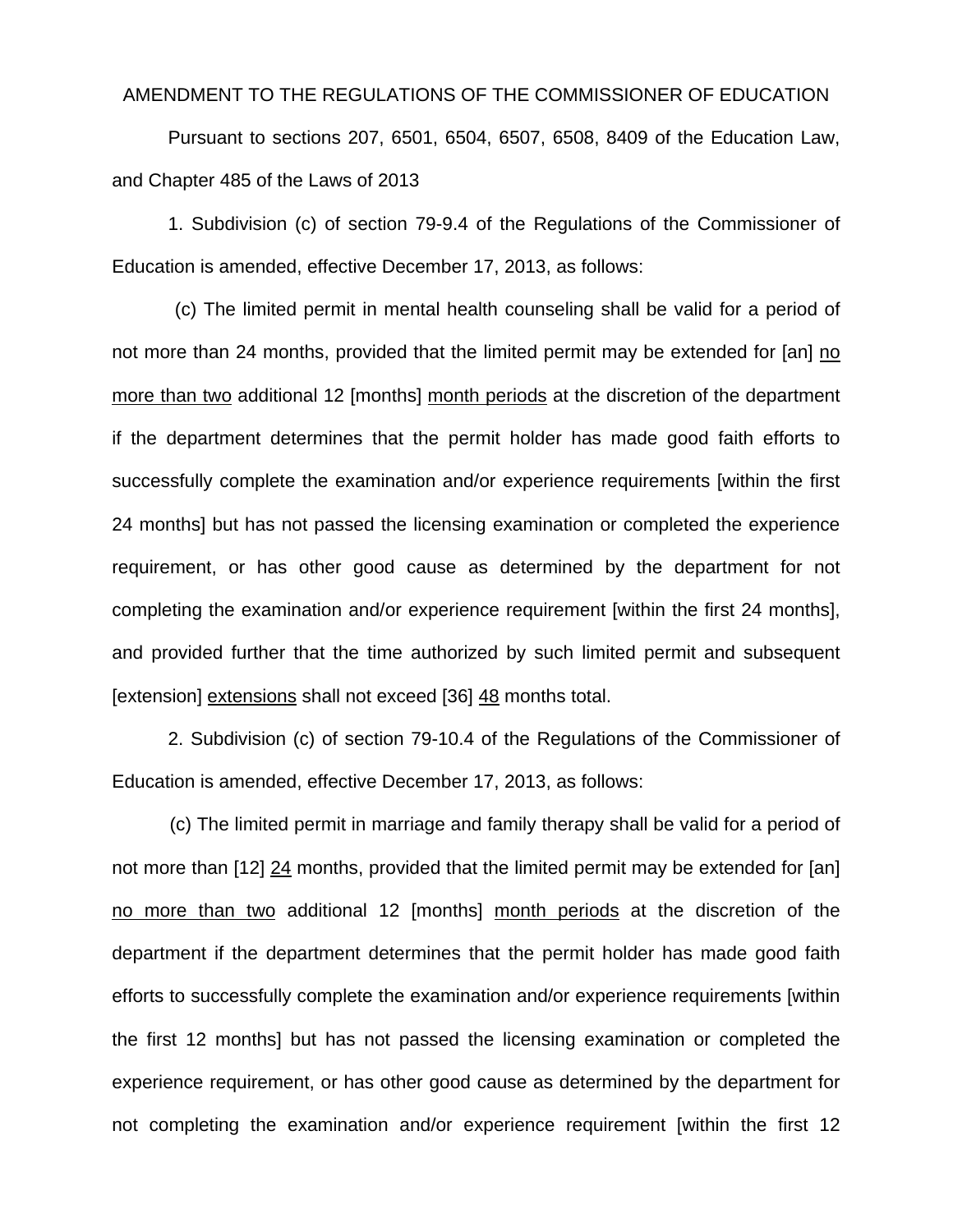months], and provided further that the time authorized by such limited permit and subsequent [extension] extensions shall not exceed [24] 48 months total.

3. Subdivision (c) of section 79-11.4 of the Regulations of the Commissioner of Education is amended, effective December 17, 2013, as follows:

(c) The limited permit in creative arts therapy shall be valid for a period of not more than [12] 24 months, provided that the limited permit may be extended for [an] no more than two additional 12 [months] month periods at the discretion of the department if the department determines that the permit holder has made good faith efforts to successfully complete the examination and/or experience requirements [within the first 12 months] but has not passed the licensing examination or completed the experience requirement, or has other good cause as determined by the department for not completing the examination and/or experience requirement [within the first 12 months], and provided further that the time authorized by such limited permit and subsequent [extension] extensions shall not exceed [24] 48 months total.

4. Subdivision (c) of section 79-12.4 of the Regulations of the Commissioner of Education is amended, effective December 17, 2013, as follows:

(c) The limited permit in psychoanalysis shall be valid for a period of not more than [12] 24 months, provided that the limited permit may be extended for [an] no more than two additional 12 [months] month periods at the discretion of the department if the department determines that the permit holder has made good faith efforts to successfully complete the examination and/or experience requirements [within the first 12 months] but has not passed the licensing examination or completed the experience requirement, or has other good cause as determined by the department for not completing the examination and/or experience requirement [within the first 12 months],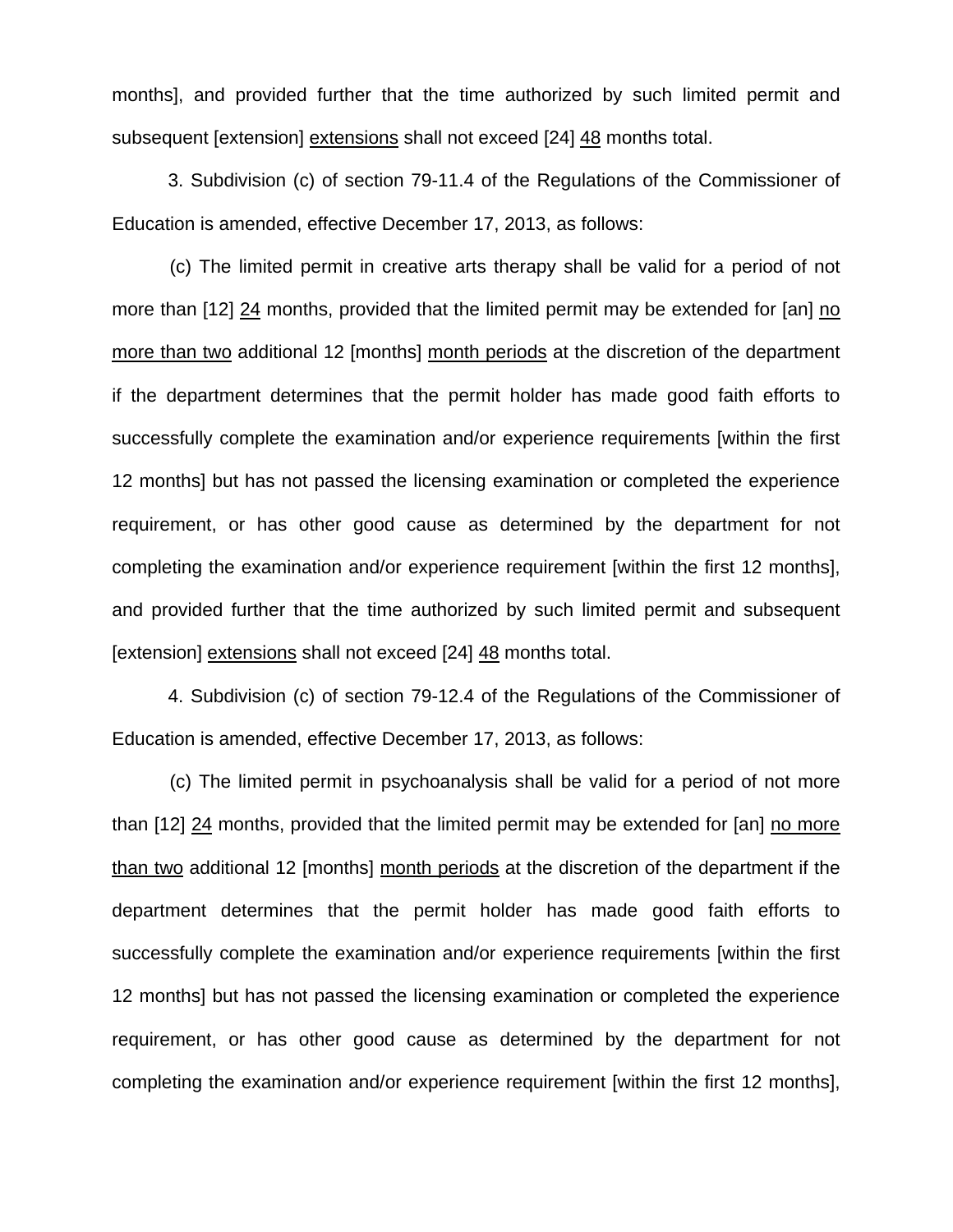and provided further that the time authorized by such limited permit and subsequent [extension] extensions shall not exceed [24] 48 months total.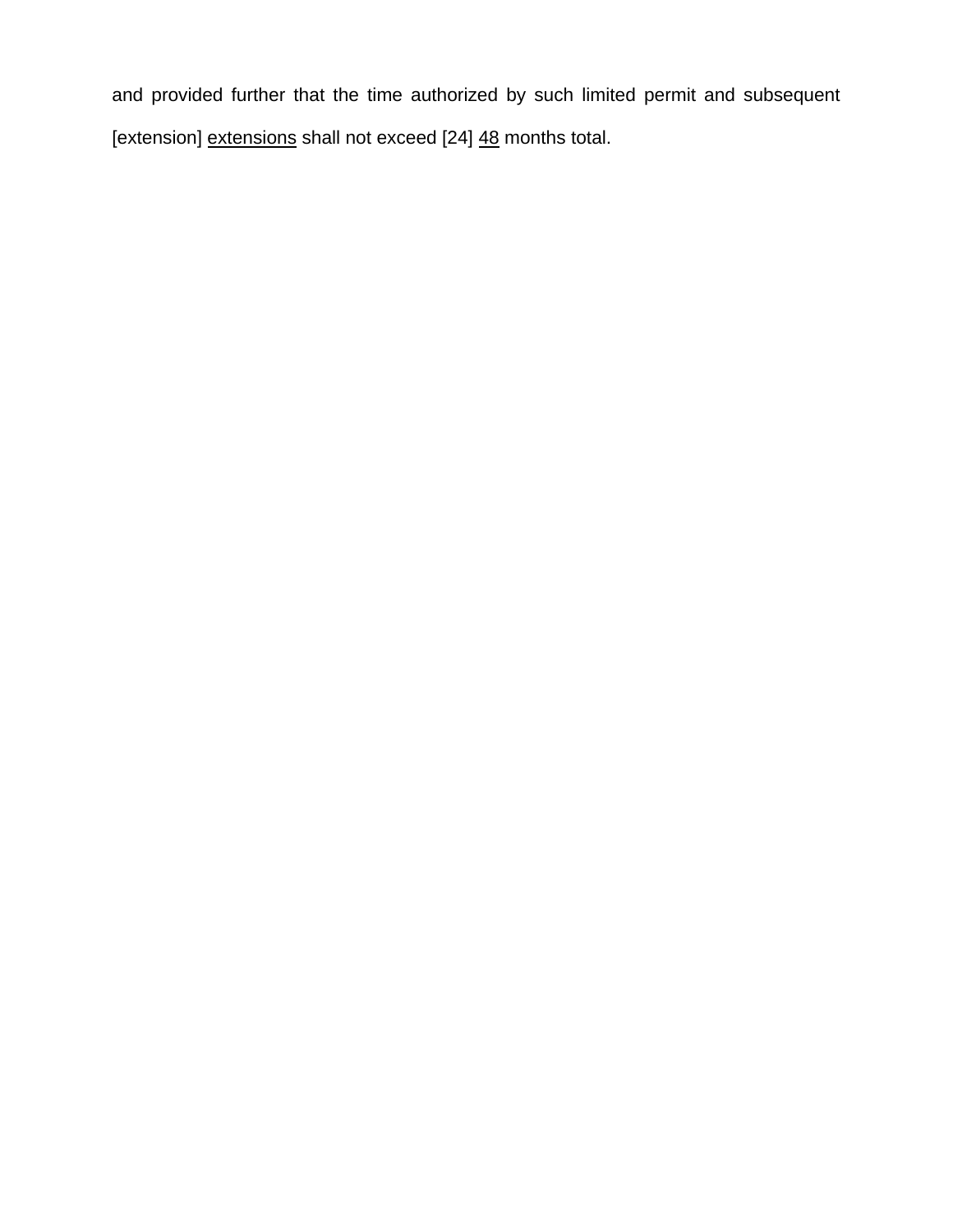# 8 NYCRR §§79-9.4, 79-10.4, 79-11.4, and 79-12.4 STATEMENT OF FACTS AND CIRCUMSTANCES WHICH NECESSITATE EMERGENCY ACTION

The purpose of the proposed amendment is to implement Chapter 485 of the Laws of 2013, which took effect on November 13, 2013. This amendment to the Education Law provides limited permit holders a total of four years to meet the requirements for licensure as a mental health counselor, marriage and family therapist, creative arts therapist or psychoanalyst. Prior to the enactment of Chapter 485, the law authorized a maximum duration of three years for a limited permit in mental health counseling and a maximum of two years for a limited permit in marriage and family therapy, creative arts therapy and psychoanalysis. For some applicants, this has been an insufficient time period for them to complete the supervised experience and examination requirements for licensure in these professions. When the limited permit expires, the applicant may no longer practice any of the aforementioned professions or use the restricted title, making it difficult, if not impossible for the applicant to ever qualify for licensure in New York State.

Because the Board of Regents meets at fixed intervals, the earliest the proposed amendment can be presented for adoption on a non-emergency basis, after expiration of the required 45-day public comment period provided for in the State Administrative Procedure Act (SAPA) section 202(1) and (5), would be the March 10-11, 2014 Regents meeting. Furthermore, pursuant to SAPA section 203(1), the earliest effective date of the proposed amendment, if adopted at the March meeting, would be March 26, 2014, the date a Notice of Adoption would be published in the State Register. However, the provisions of Chapter 485 of the Laws of 2013 became effective November 13, 2013.